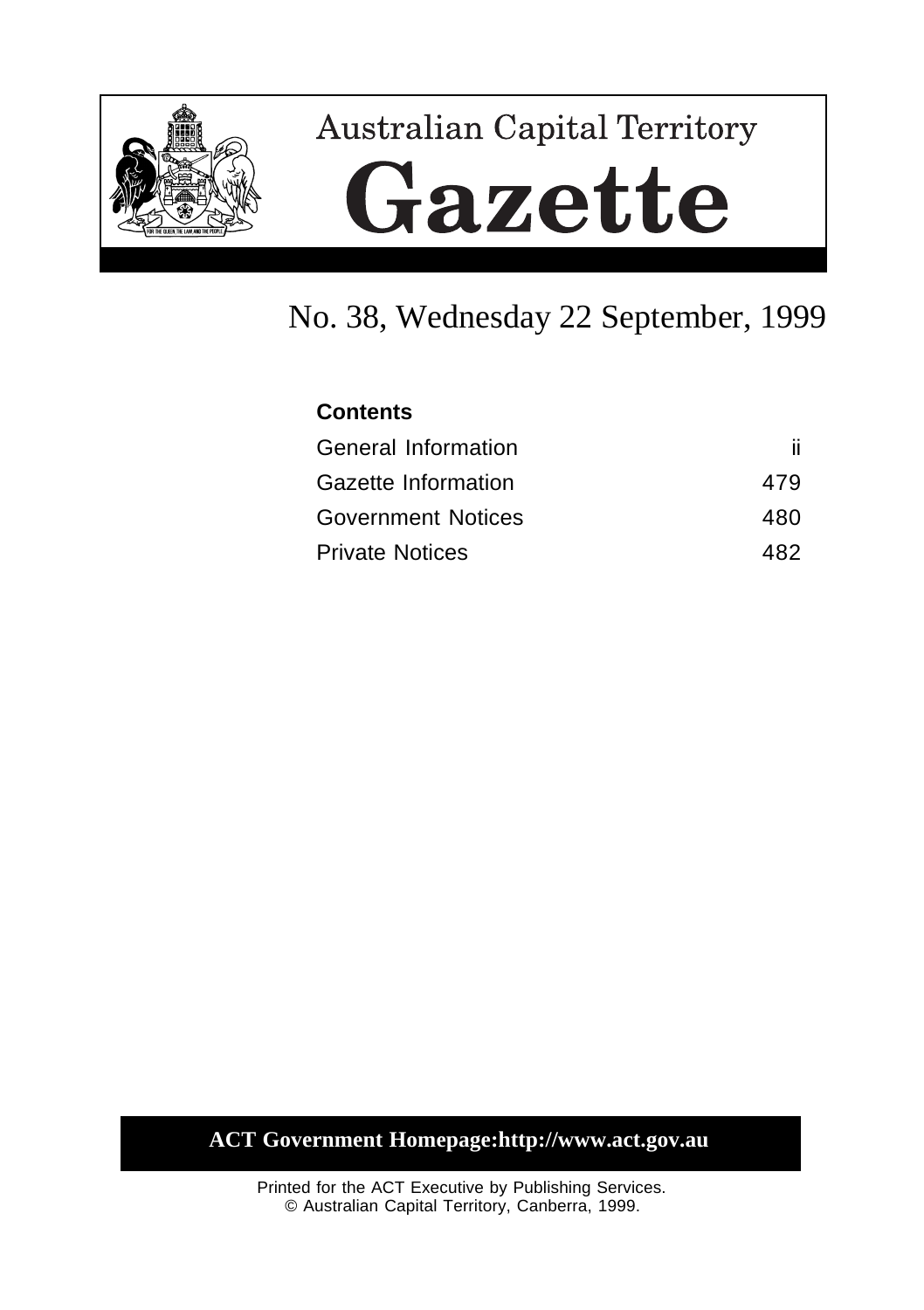# **GENERAL INFORMATION**

#### **ACT GOVERNMENT GAZETTE**

The ACT Government Gazette is published each Wednesday. The sections included in the publication are:

- General Information;
- Government Notices;
- Purchasing and Disposals;
- Invitations to Tender, Quote or Register Interest;
- Contracts arranged, and
- Private Notices

(Australian Public Service notices will continue to appear in the Commonwealth of Australia Gazette).

#### **CONTACT DETAILS**

ACT Gazette Officer Publishing Services GPO Box 158 Canberra ACT 2601

Phone: (02) 6205 0484 Fax: (02) 6205 0266 **e-mail: gazette\_office@dpa.act.gov.au** ACT Gazette Office Level 7, Macarthur House Wattle Street Lyneham 2602

#### **Notices for Publications**

Notices for the Gazette are to be lodged by 12 noon on the Wednesday prior to publication. Notices can be lodged in advance in hard copy or facsimile, by electronic mail or diskette, with a brief message of instruction and a WORD compatible document attachment.

A Gazette Request Form must also be delivered to the Gazette Office, by hand, mail or fax. For copies of this form please telephone the Gazette Office or go to www.act.gov.au/government/reports/pub/gazreq.doc.

Signed notices must be sighted by the Gazette Office before gazettal can proceed.

**Purchasing and Disposal Codes** may be accessed on the ACT Government Website:

www.act.gov.au/government/report/pub/gazette/p&d.pdf. Alternatively, you may obtain a hard copy listing by contacting the gazette office.

#### **Private Notices**

The fee for a private notice is as follows:

• minimum charge \$1.00 per word or \$100.00 whichever is the greater.

Cheques are to be made payable to 'Publishing Services' and are to be forwarded to the Gazette office with a copy of the notice (Either on a PC formatted disk in WORD, or if the notice has already been emailed, a hard copy of the notice) and Gazette Request Form. Payment can be made by EFTPOS (Bankcard, Visa or Mastercard) by telephoning the Gazette Office. Payment must be received before gazettal can proceed.

#### **Purchasing and Subscriptions**

Copies of the ACT Government Gazette may be purchased at a cost of \$5.00 (or \$2.00 for a Special Gazette) from the ACT Government shopfront, Legislation/Gazette sales counter, East Row, Canberra City. Subscriptions to the Gazette maybe arranged through the Gazette Office at a price of \$360.00 (1 July 1999 - 30 June 2000) or part thereof, including postage. Refunds will not be given for cancellations. Claims for missing items will be recognised as valid if lodged within 28 days of publication.

#### **Copyright Notice - Australian Capital Territory**

This work is copyright. Apart from any use as permitted under the Copyright Act 1968, no part may be reproduced by any process without written permission from Library and Information Management, Department of Urban Services, ACT Government, GPO Box 249, Civic Square ACT 2608.

#### **Products and Services advertised in this publication are not necessarily endorsed by the ACT Government**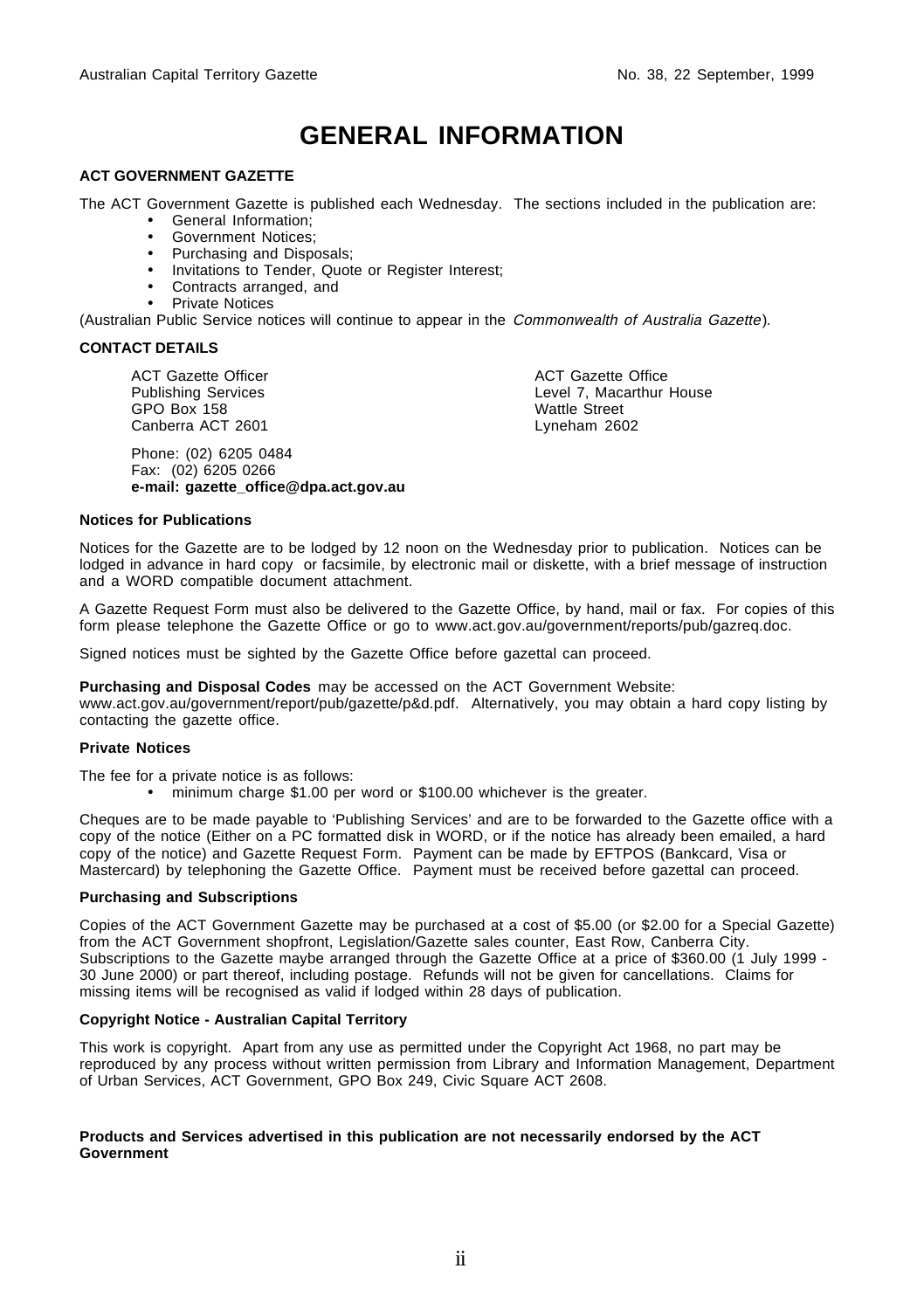# **GAZETTE INFORMATION**

## **ISSUE OF ACT SPECIAL GAZETTES**

The following issues of the ACT Special Gazettes have been published since the last Weekly Gazette. For listings of previous ACT Special Gazettes please refer to this internet site

http://www.publishing.act.gov.au

| Gazette<br><b>Number</b> | Date            | <b>Title</b>                                                                                                                                       |
|--------------------------|-----------------|----------------------------------------------------------------------------------------------------------------------------------------------------|
| <b>S54</b>               | 17<br>September | Notification of Enactment                                                                                                                          |
|                          |                 | ~Fair Trading (Fuel Prices) (Amendment) Act 1999, No. 45<br>of 1999                                                                                |
|                          |                 | ~Gambling and Racing Control Act 1999, No. 46 of 1999                                                                                              |
|                          |                 | ~Gambling and Racing Control (Consequential Provisions)<br>Act 1999, No. 47 of 1999                                                                |
|                          |                 | ~Building (Amendment) Act 1999, No. 48 of 1999                                                                                                     |
|                          |                 | ~Appropriation Act (No. 2) 1999-2000, No. 49 of 1999                                                                                               |
|                          |                 | ~Motor Traffic (Amendment) Act (No. 2) 1999, No. 50 of<br>1999                                                                                     |
|                          |                 | ~Liquor (Amendment) Act 1999, No. 51 of 1999                                                                                                       |
|                          |                 | ~Subordinate Laws (Amendment) Act 1999, No. 52 of 1999                                                                                             |
|                          |                 | ~Electricity (Amendment) Act 1999, No. 53 of 1999                                                                                                  |
|                          |                 | ~Environment Protection (Amendment) Act 1999, No. 54 of<br>1999                                                                                    |
|                          |                 | ~Public Sector Management (Amendment) Act 1999, No.<br>55 of 1999                                                                                  |
| <b>S55</b>               | 13<br>September | Instrument No. 225 of 1999 – Code of Practice for the<br>placement of moveable signs in public places ~ Roads and<br><b>Public Places Act 1937</b> |
| <b>S56</b>               | 16<br>September | Regulation No. 18 of 1999 ~ Food Act 1992 - Food<br><b>Regulations Amendment</b>                                                                   |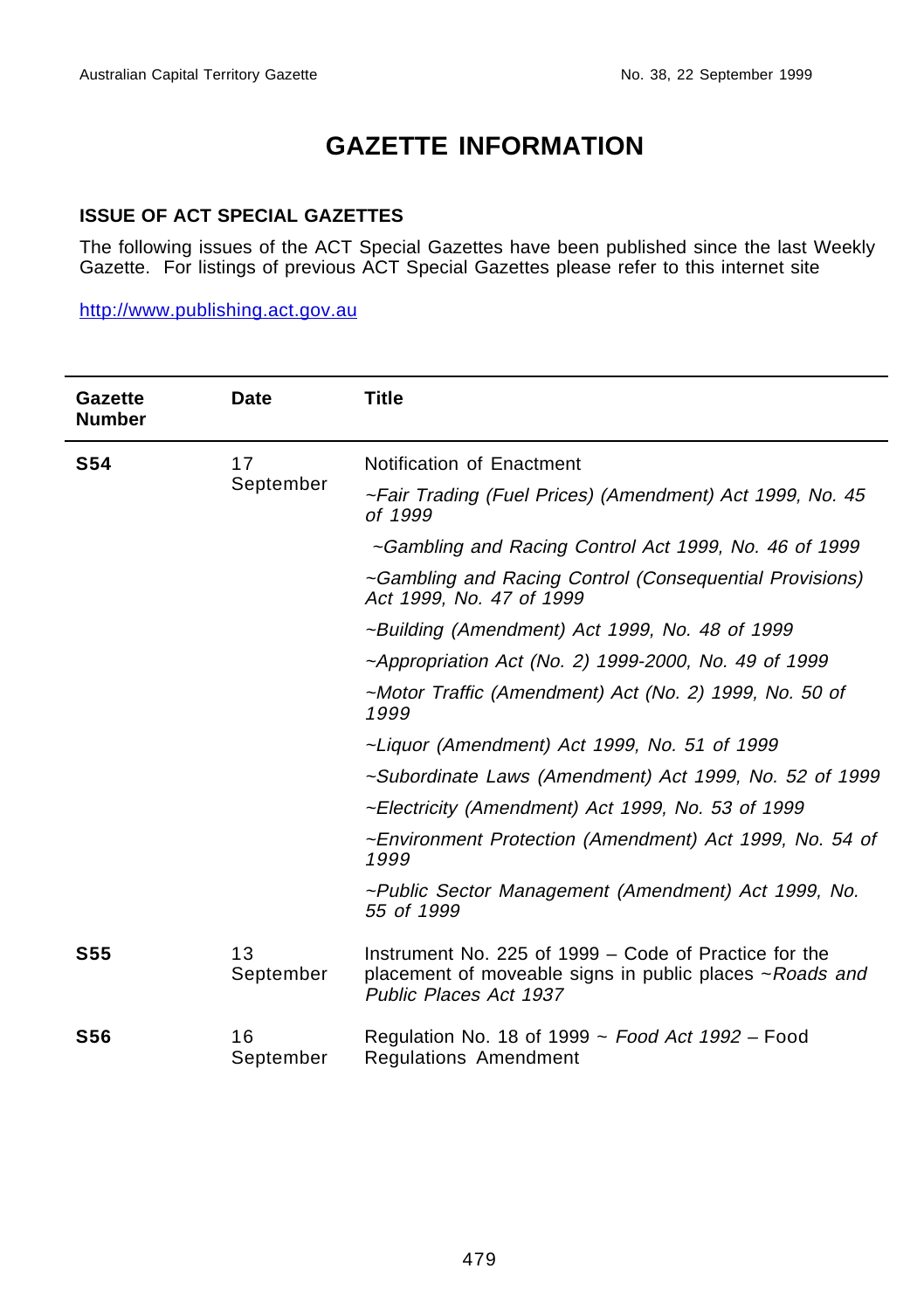# **GOVERNMENT NOTICES**

### **NOTIFICATION OF THE MAKING OF AN INSTRUMENT**

NOTICE is hereby given that the undermentioned Instrument of the Australian Capital Territory has been made. Copies of the Instrument may be purchased from Publishing Services, Legislation and Sales Counter, ACT Government Shopfront, Corner of City Walk and East Row Canberra City ACT 2601.

| Act under which<br>Instrument made    | <b>Description of Instrument</b>                                                                                                                                | Number and year of<br><b>Instrument</b> |
|---------------------------------------|-----------------------------------------------------------------------------------------------------------------------------------------------------------------|-----------------------------------------|
| Motor Traffic Act 1936                | Motor Traffic Regulations<br>(Amendment) - Declaration of<br>Declared Holiday Period, from<br>Friday 1 October 1999 to<br>Monday 4 October 1999<br>(inclusive). | No. 226 of 1999                         |
| Motor Traffic Act 1936                | Vehicle Inspection Manual.                                                                                                                                      | No. 227 of 1999                         |
| <b>Public Place Names Act</b><br>1989 | Determination of<br>nomenclature in the Division of<br>Amaroo.                                                                                                  | No. 228 of 1999                         |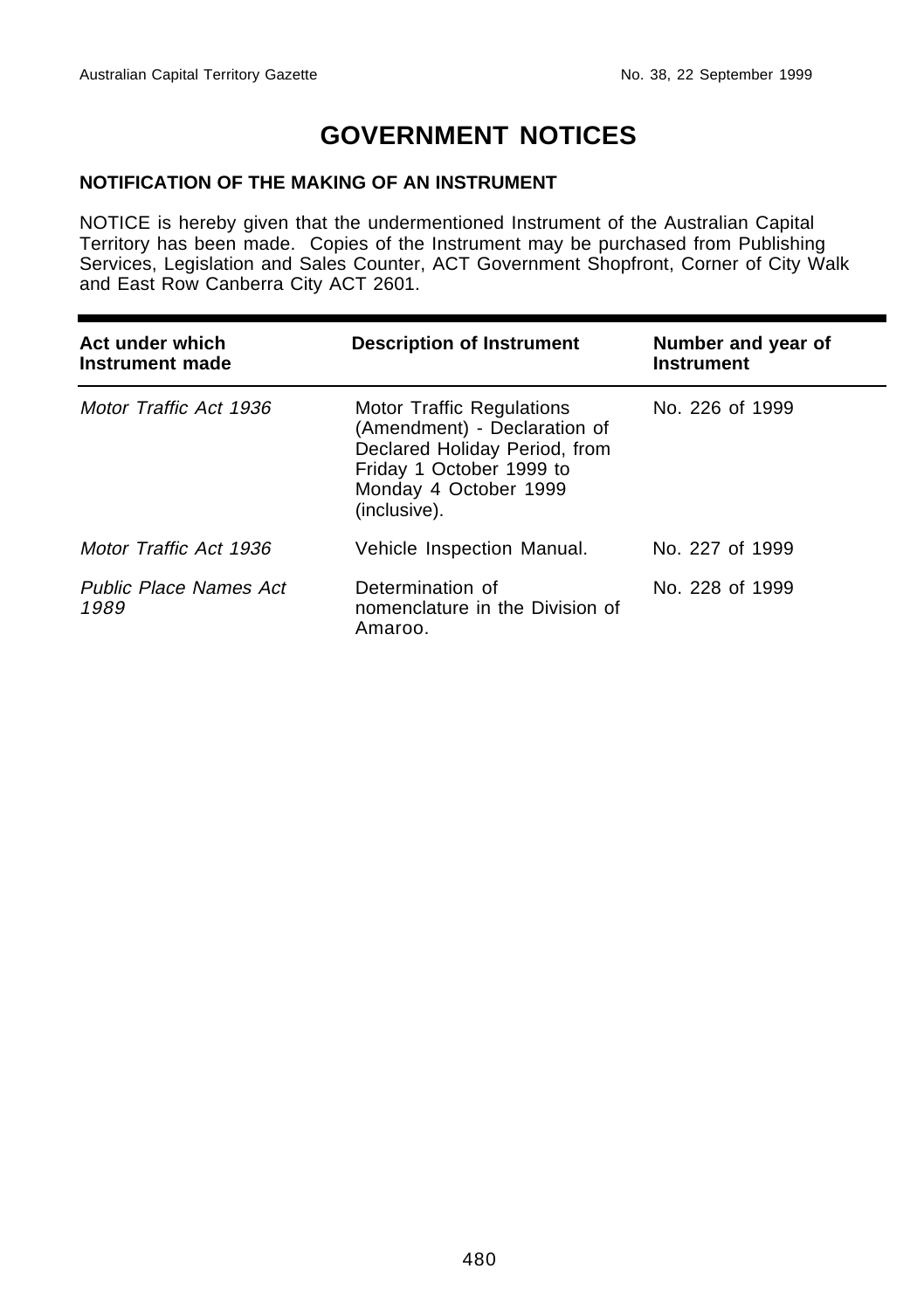## **GOVERNMENT NOTICES (Continued)**

## **DEPARTMENT OF URBAN SERVICES ENVIRONMENT ACT, ENVIRONMENT PROTECTION**

#### **AUSTRALIAN CAPITAL TERRITORY WATER RESOURCES ACT 1998**

Under section 50 of the Water Resources Act 1998, notice is hereby given that the following licences and permits have been issued.

| Name/Organisation | Type of Licence or Permit       | Address/Location                             |
|-------------------|---------------------------------|----------------------------------------------|
| Mr E M Jones      | Driller's Licence               | PO Box 329<br>Orange NSW 2800                |
| Mr J W Ratcliff   | Driller's Licence               | PO Box 363<br>Bungendore NSW 2621            |
| Mr R J Lee        | Driller's Licence               | 38 Gibbs Street<br>Miranda NSW 2228          |
| Mr M Kouper       | <b>Bore Construction Permit</b> | Block 7, section 103<br>Symonston            |
| Mr N Stuart       | <b>Bore Construction Permit</b> | 121 William Hovell Drive<br><b>Belconnen</b> |

These licences and permits are available for public inspection during business hours at the office of the Environment Management Authority, Level 2 South Wing, Macarthur House, Wattle Street, Lyneham, ACT.

Authorised by Environment Management Authority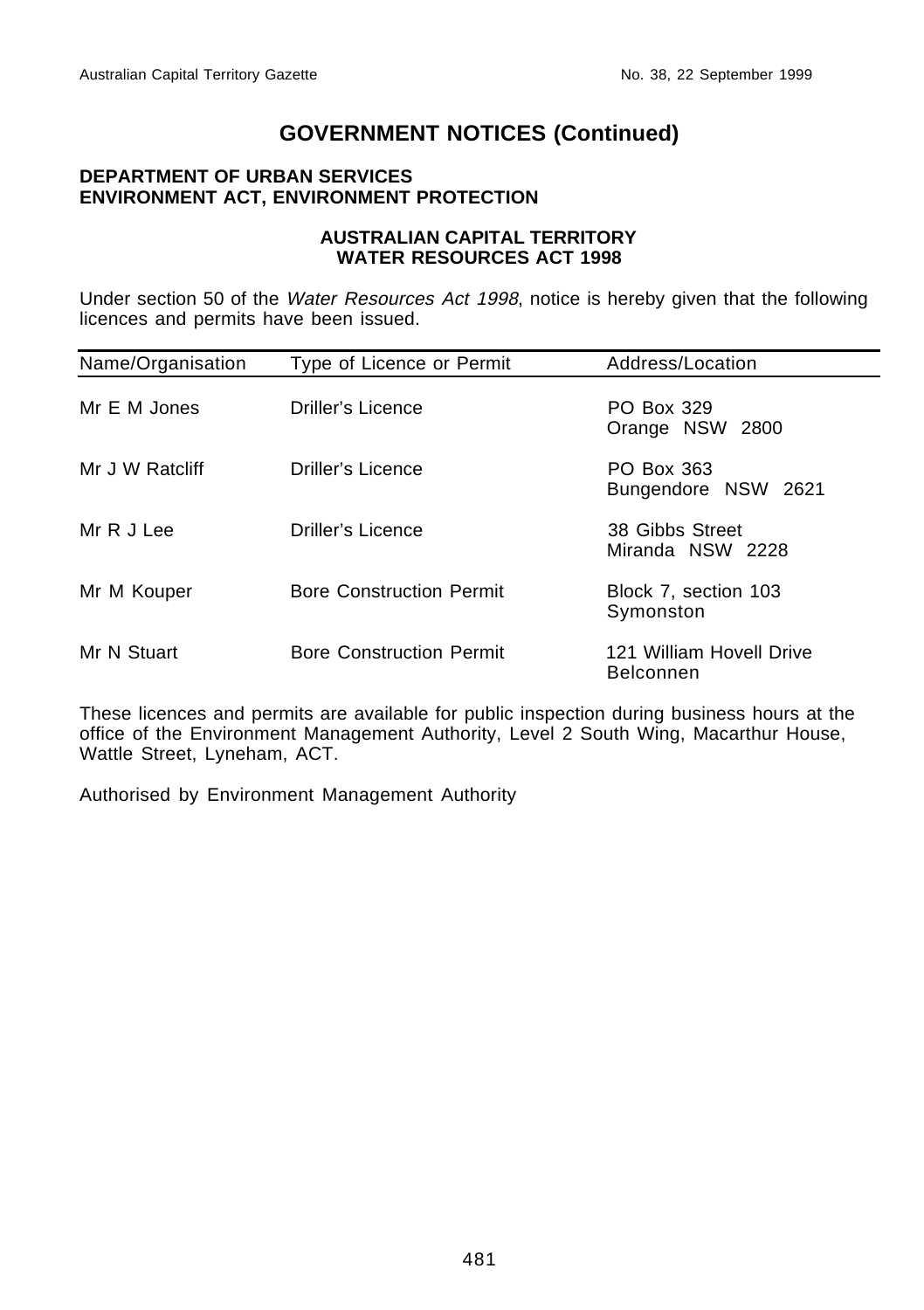# **PRIVATE NOTICES**

#### IN THE SUPREME COURT OF THE AUSTRALIAN CAPITAL TERRITORY PROBATE JURISDICTION

In the Estate of PETER JOHN ALCOCK late of 8 Attwood Close, Gordon in the Australian Capital Territory Concretor deceased

Letters of Administration were granted by the Supreme Court of the Australian Capital Territory on 18 May 1999.

Pursuant to the Administration and Probate Act 1929, the Family Provision Act 1969, the Trustee Act 1957 and the Wills Act 1968, DILIA ALCOCK, the Administrator of the estate of Peter John Alcock who died on 17 October 1998 hereby gives notice that creditors are required to send particulars of their claims to the Administrator care of Porter Parkinson & Bradfield, 31-33 London Circuit, Canberra City ACT 2601 within two (2) calendar months from publication of this notice. After that time the Administrator may distribute the assets of the estate having regard only to the claims of which at the time of distribution she has notice.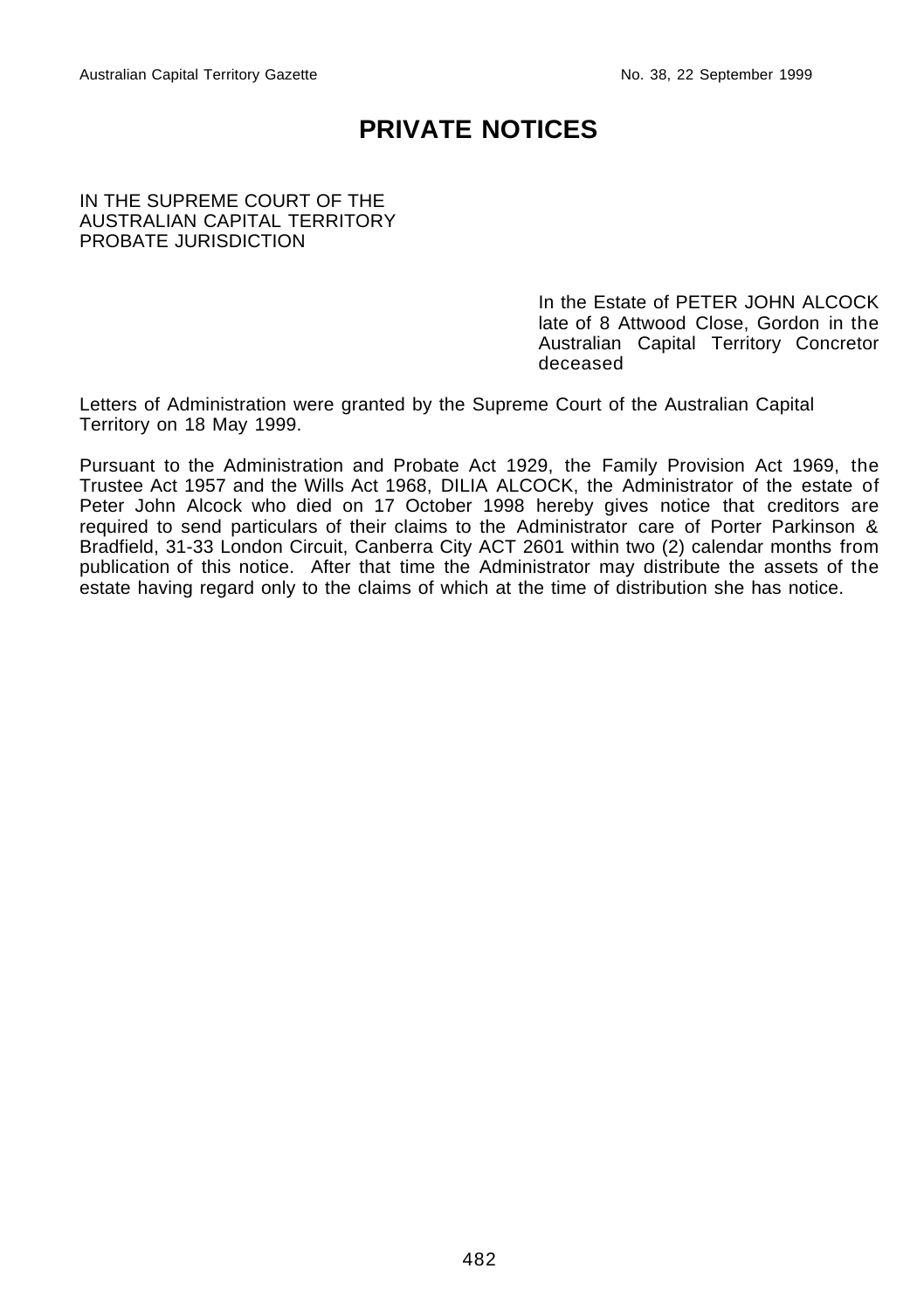## **PRIVATE NOTICES (Continued)**